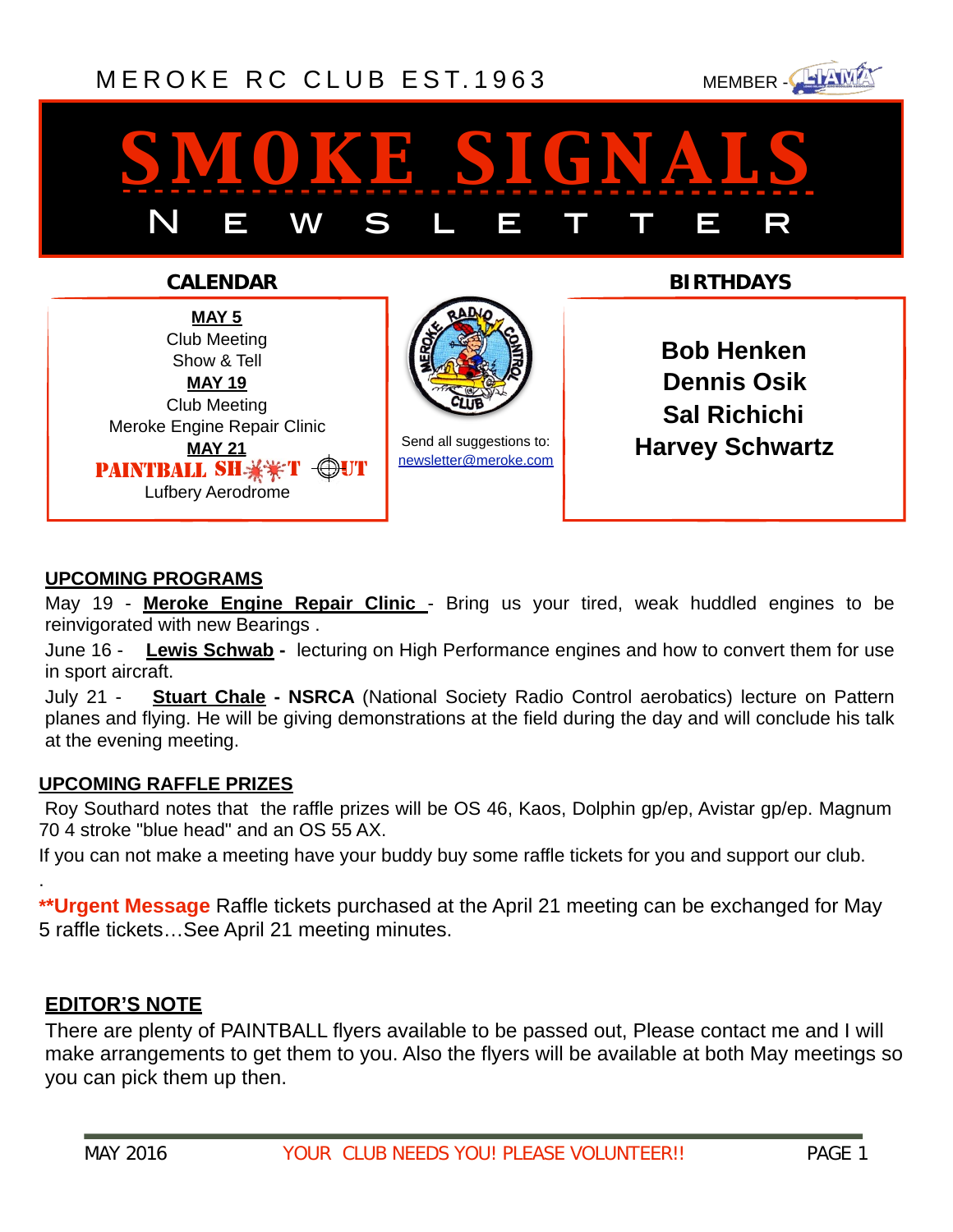### **SMOKE SIGNALS**



#### **MEETING MINUTES - April 7, 2016**

The meeting was opened at 8:00 pm with the Pledge of Allegiance. Roll Call: 27 members signed-in.

March 17, 2016 minutes not read due to absence of recording secretary.



#### Report Of Officers:

**President:** President: 1) There was a Field Controllers meeting at which many new rules were established. You can pick up a copy at the Park office. Our first "Hot Dog Sunday" will be Sunday April 24th starting at 12pm. Regarding "Paintball", the club will start a concerted effort to promote the event through local newspapers and flyers..etc. Solar panels installed at Field One. At the Whitman swap meet the donated planes brought in extra revenue for the club. The county required "Specific Date" insurance for each event. **Treasurer**: Treasury is in excellent health. **Vice President:** No report **Recording Secretary:** No report. Absent tonight. **Corresponding Secretary:** Handled the minutes for Recording Secretary. **Video Librarian**: No Report **Web Master: No Report Building Program:** No Report M**eeting Programs:** No Report **Flight Instruction**: No Report **Friends of Lufbery:** No Report **Field Safety:** Ted & Tony made up photos illustrating field boundaries and locations of the solar panels. **Membership:** No first timers or any other potential new members **Club Archives:** Nothing new to report.

**Old Business:** Refer to the President and Vice President's reports. **New Business:** Refer to the President's report.

**Coffee Break.** (Prepared by: Al Weiner)

**Show and Tell:** 1) Rich Cappabianca - Tomcat ARF Nelson Ramos - Pattern 90 ARF Jerry Liebman - UPROAR Scratch built Tony Pollio - KAOS 60 ARF

**Raffle Winners:** 3rd Prize: Sal Richichi - Epoxy 2nd Prize: Keith Folo - Fuel 1st Prize: Charlie Passante - OS 46 AX

Meeting Adjourned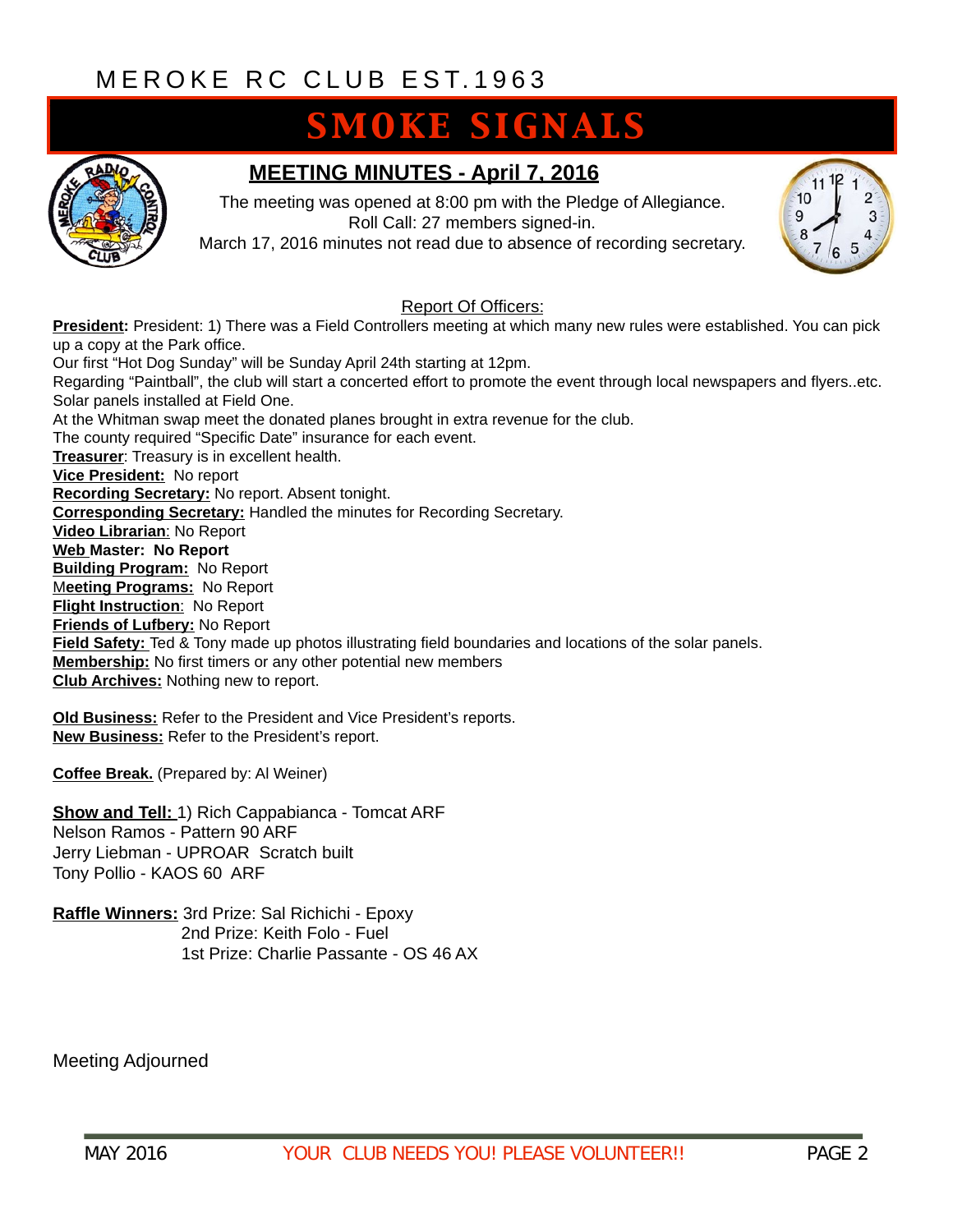## **SMOKE SIGNALS**



### **MEETING MINUTES - April 21, 2016**

The meeting was opened at 8:00 pm with the Pledge of Allegiance. Roll Call: 27 members signed-in.

April 7, 2016 minutes were read by Gene (who graciously recorded them due to the absence of Richy Brunswick.



#### Report Of Officers:

**President:** 1) There will be no food sold to the public at the Paintball event. Food will be for members only. All monies collected at said event are on a donation basis only. We are not to ask for any specific amounts for paintballs. All money amounts are a donation!!! This can't be stressed enough. If someone doesn't want to donate they will get 5 paintballs and thats it.

Any and all event inquiries must go through Mark and nobody else. Again this point cannot be stressed enough.

Promotion of the Paintball event must start immediately being that the event is only month or so away.

Mark went over "Day Of" work assignments.

Mark polled membership on who has the paintball planes and are they ready to go.

Mark went over preparations for our first "HOT DOG SUNDAY".

Mark would like to also have a "TEAM FUNFLY" at the event.

Mark polled the membership on who will be bringing engines for the "bearing replacement" seminar to make sure all can be accommodated.

**Treasurer**: Treasury is in excellent health.

**Vice President:** No Report

**Recording Secretary:** No report but thanked the board and membership for the get well card and well wishes.

**Corresponding Secretary:** No report **Video Librarian**: No report. **Web Master:** No report.

**Building Program:** No report.

M**eeting Programs:** Phil went over tonights lecture by Tom Hunt on everything electric. He also reminded us about the "Bearing Replacement" seminar next month and about Lou Schwab in June and Stuart Chaile in July.

**Flight Instruction**: No Report **Friends of Lufbery:** No Report **Field Safety:** No report **Membership:** We had two new "First Timers" tonight. They were father and son, Peter Finocchio and Peter Jr.. **Club Archives:** Nothing new to report. **Old Business**: Refer to the President's report. **New Business:** Refer to the President's report.

**Coffee Break:** (Prepared by: Al Weiner)

**Seminar:** Tom Hunt on electrics. **See Page 4 of this Newsletter.**

**Raffle Winners:** Raffle was voided due to defective tickets

**\*\*Urgent Message** to all members who purchased raffle tickets at this meeting. Hopefully you didn't throw out your tickets because they will be used to purchase new tickets at the May 5th meeting due to the defective numbering on the vast majority of tickets!!!

Meeting Ended: Approximately 10pm.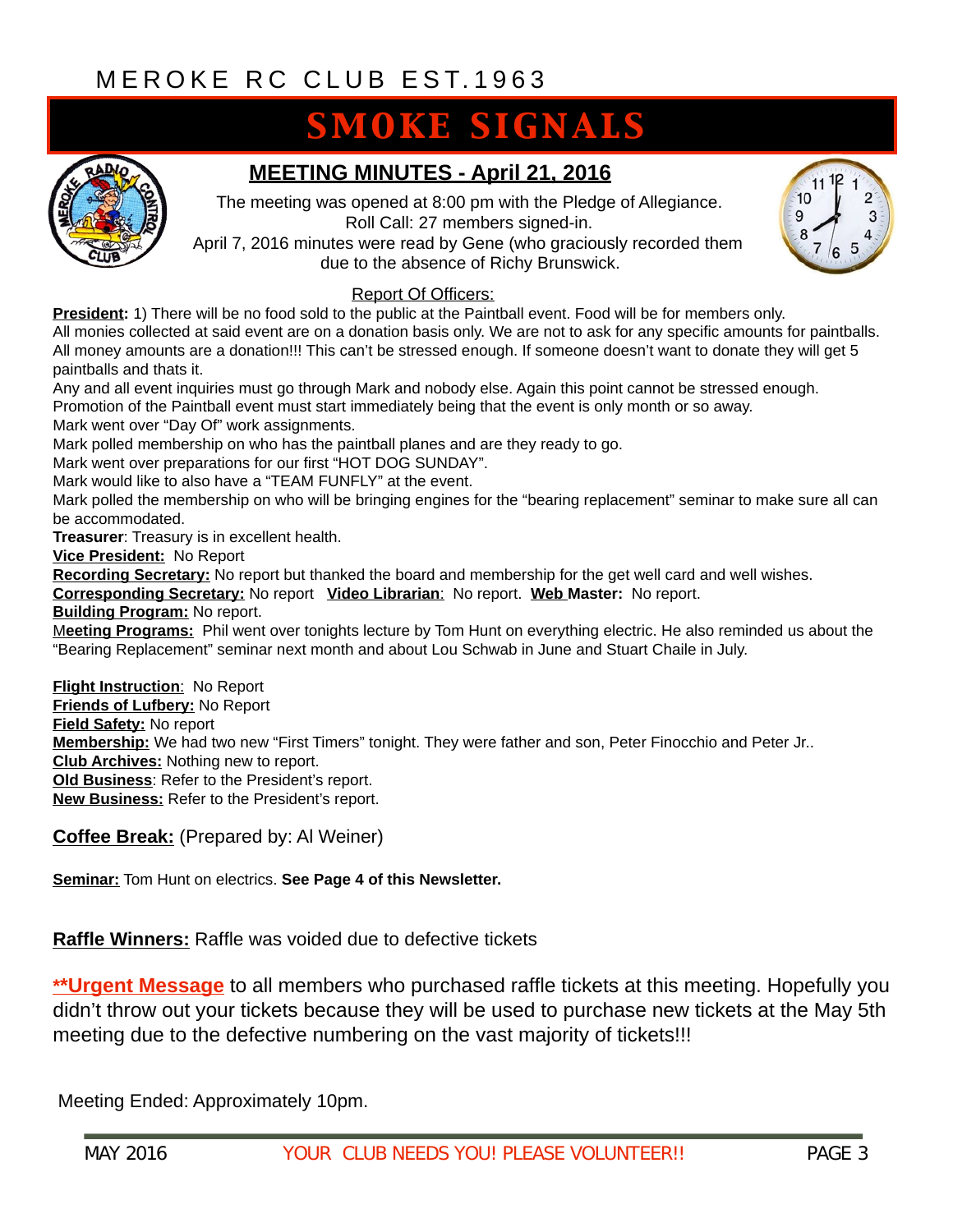## **SMOKE SIGNALS**

#### **MESSAGE FROM THE PRESIDENT**

Now the hard work begins! I'm talking about our annual Paintball Event Saturday, May 21. The paintballs have been ordered, the tanks are being charged and the guns prepared for arguably the most fun at Cedar Creek Park each year.

To make the most of this happening we must get the word out. Please speak with your neighbors, place flyers at your favorite local establishments and organizations. Members of the advertising committee please follow up with the media to ensure placement of ads especially in Newsday and Channel 12 etc. Members help by contacting our CD when you see or hear and ad.

Russ will be making remunerations at our next two meetings for advanced purchases so make sure you have proper documentation. For those committees who purchase goods and food the day of the event please provide receipts to him at the



event for almost instant reimbursement. Our accounts should be reconciled following the conclusion of flying.

Just a reminder – please wear your red Meroke gear and hats to maintain a professional look. All assignments have been made but if you are not sure as to where you will benefit the club the most, please ask the leaders of the various committees.

We are hoping for a great turn out and a smooth running show to which we all contribute and are proud of. See you there.

#### **MEROKE LECTURE SERIES - "Everything Electric"**



If you missed the April 21 Meroke meeting boy o boy did you miss a great one. Thanks to Phil Friedensohn, who has been providing us with great guests in the past and has a wonderful line up planned in the future, the club was treated to a wonderful presentation by Tom Hunt. Tom Hunt - AMA Hall of Fame Honoree, NEAT fair CD and Organizer, Aeronautical Design Modeling Engineer, spent the better part of our meeting, and could of spent another two hours or more, discussing "Everything Electric" sharing with us his expert knowledge on all things from Design, construction, power plants and how to understand all the electrical components.

Tom's in-depth lecture was not only fascinating and enlightening but also fun and and incredibly informative. I was on the edge of my seat from the moment he said "Hi I'm Tom Hunt…" I believe everyone who attended came away smarter and a bit more inquisitive when it comes to electric flight. I know I left the meeting with questions and knowledge that I will explore in the future.

All I can say to you is that Phil came up ACES last meeting and it would be a wise decision for you to make sure you attend the upcoming events in the series no matter what plans you need to reschedule no matter how you get there whether it be by car, bike or stagecoach, GET TO THE MEETING!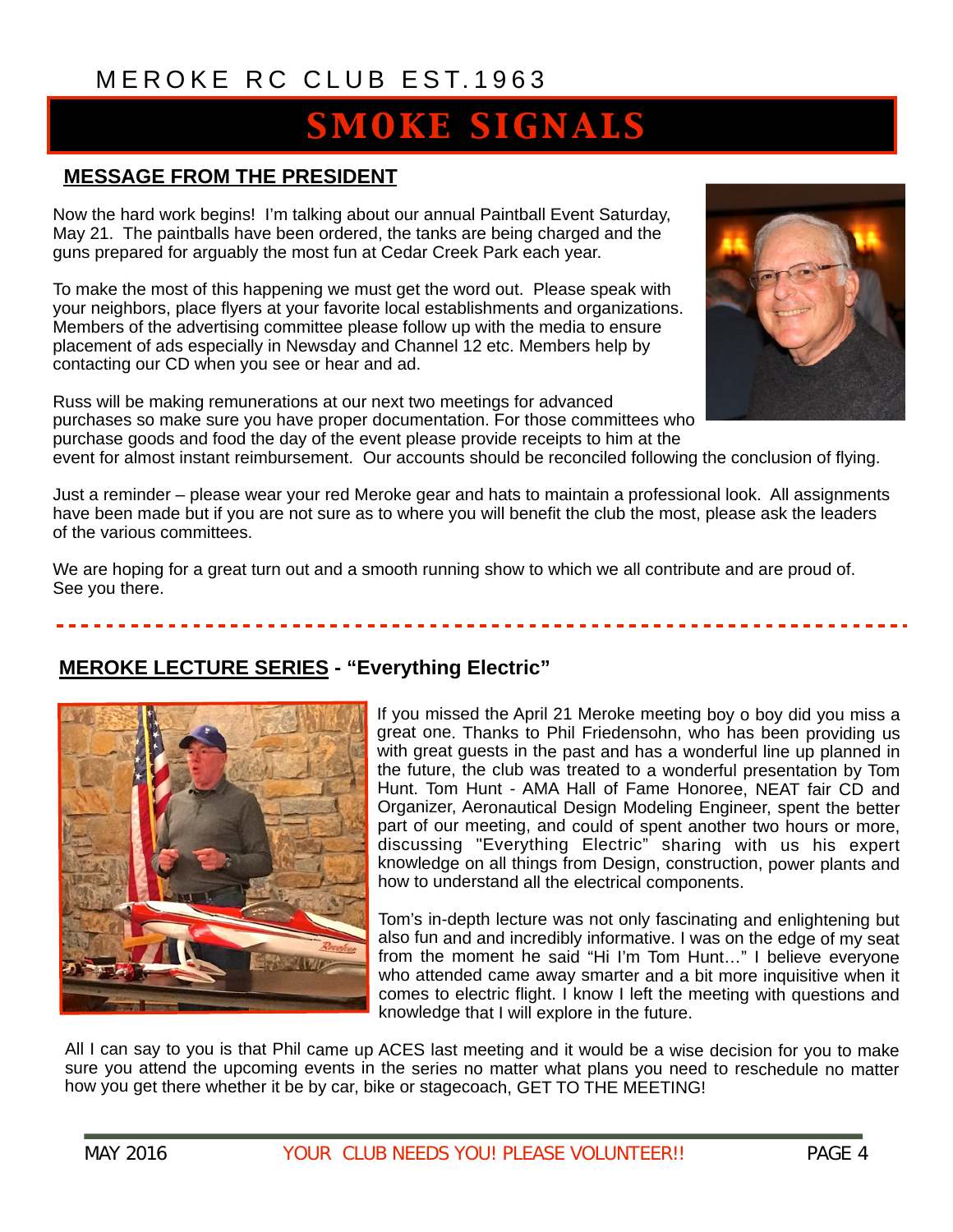

Dear Dr. Phil,

Does it matter what size fuel tank I use with my engine? I would like to increase my flying time by adding a larger fuel tank.

Thanks,

Joey Smart

*Hi Joey,* 

*Three forces act on fuel flow to the engine. They are gravity, head pressure and muffler pressure. The fuel tank's size depends on the engine's displacement. The .25 cu. in.-displacement engines use 4- to 6-ounce tanks, .40-size engines use 8- to 11-ounce tanks, and .60-size engines work best with 12- to 16-ounce tanks. Size does matter with fuel tanks. Why can't we just put a 16-ounce tank behind a .25 cu. in. engine and fly for an hour? Because of something called "head pressure," which is one of the forces pushing fuel into the engine.*

*The weight of the fuel itself is acting to push it through the small opening, into the engine. The larger the tank size, the heavier the fuel is and the greater the force pushing it out of the tank. In the .25-engine scenario, the needle valves would have to be set extremely "lean" to compensate for the full tank's high head pressure.* 

*But as the tank empties during flight, the head pressure drops. Approximately halfway into the flight, the pressure gets so low that the mixture settings, made with a full tank, are too lean. The engine dies in the next vertical climb or high-gravity ("high-G") maneuver. The initial mixtures could be set extra rich to compensate,*  but then the first half of the flight would be underpowered, if the aircraft could even take off, and not much fun *at all.* 

Dr. Phil,

How do I safely dispose of lithium-polymer battery pack?

Thanks,

Ives Burnout

*Hi Ives,* 

*Throw them in the bushes and walk away. JUST KIDDING !!* 

*To dispose the lipo batteries. Discharge the battery until its voltage reaches 1.0V per cell or lower. For resistive load type discharges, discharge the battery for up to 24 hours.* 

*Submerse the battery into bucket or tub of salt water. This container should have a lid, but it should not need to be air-tight. Prepare a plastic container (do not use metal) of cold water. And mix in 1/2 cup of salt per gallon of water. Drop the battery into the salt water. Allow the battery to remain in the tub of salt water for at least 2 weeks. Remove the battery from the salt water, wrap it in newspaper or paper towels and place it in the normal trash. They are landfill safe.* 

*See you at the field,*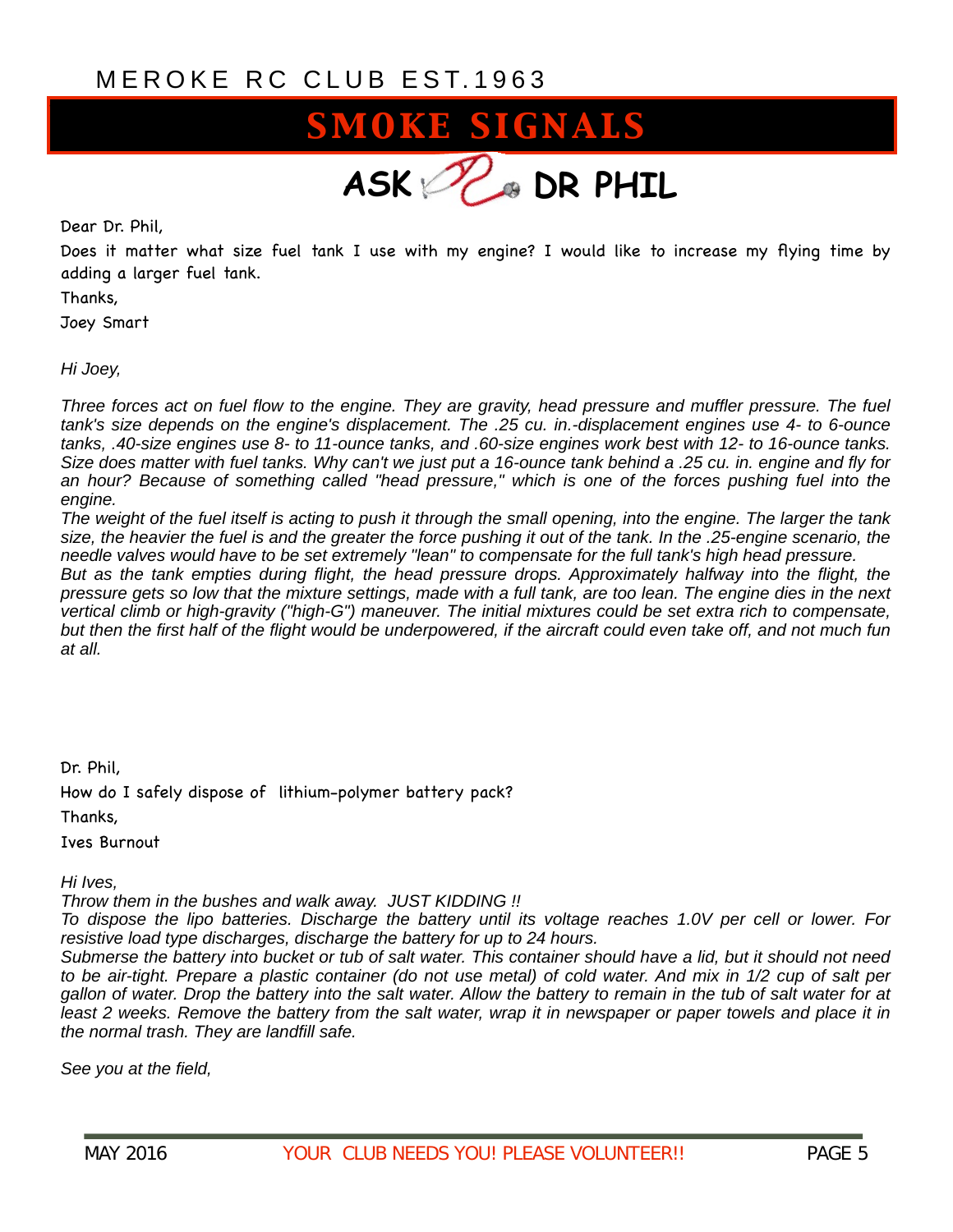### **SMOKE SIGNALS**

#### **BACK TO BASICS** - by Nelson Ramos

Recently I saw an experience flyer destroy his low wing model on the runway landing. This particular flyer I've seen him fly all sort of models, sport, war birds, low wing, mid wing, high wing models. With some years behind flying well.

#### What Happen!

He forgot the basic of landing; as a result he has one less model. With the start of spring flying season upon us. I have some novices which I teach flying. The basic of landing a model is learning how to fly slow, very difficult at first because the control doesn't respond quickly. After the novice learns how to control the model at low speed it's time to learn landing. Teaching the approach entrance to the runway with the correct speed and altitude. This leads to what we call the threshold. Entering the threshold just right will lead to easy land over the runway.

#### The Answer!

This is what happens! After you hit the threshold entering just right with the correct speed and altitude, speed is essential with the flare just as the plane touches the runway.

This modeler with all the years of experience was low on the runway only pulled on the elevator with no speed stalled the model. Completely destroyed this model. All he had to do was give it one or two clicks of throttle giving just enough airflow for an easy landing. Remember a model land with some speed not just elevator. All models have a stall speed, the trick is to know where this is. If you continue to pull on the elevator on landing the model will stall, one wing will drop creating a cartwheel braking up the wings and fuselage.

#### HOW!

How to fine the stall speed of a particular model? Fly high about two mistake high, enough altitude to recover. Trim the model for straight and level flight. Parallel the model with the runway nice and high start to reduce speed. After reducing speed input some elevator keeping the nose level, as you low down input some more elevator when you see a wing drop this is you stall speed.

#### Learning!

I teach my students how to control the descent, with low speed and some elevator input keeping the nose level. Now to stop the model from drifting down just clicks some throttle. While still holding the elevator but just enough low speed throttle to keep the plane from falling from the sky. This is the start to landing. I will have a novice exercise this maneuver over and over again until he gains some confident.

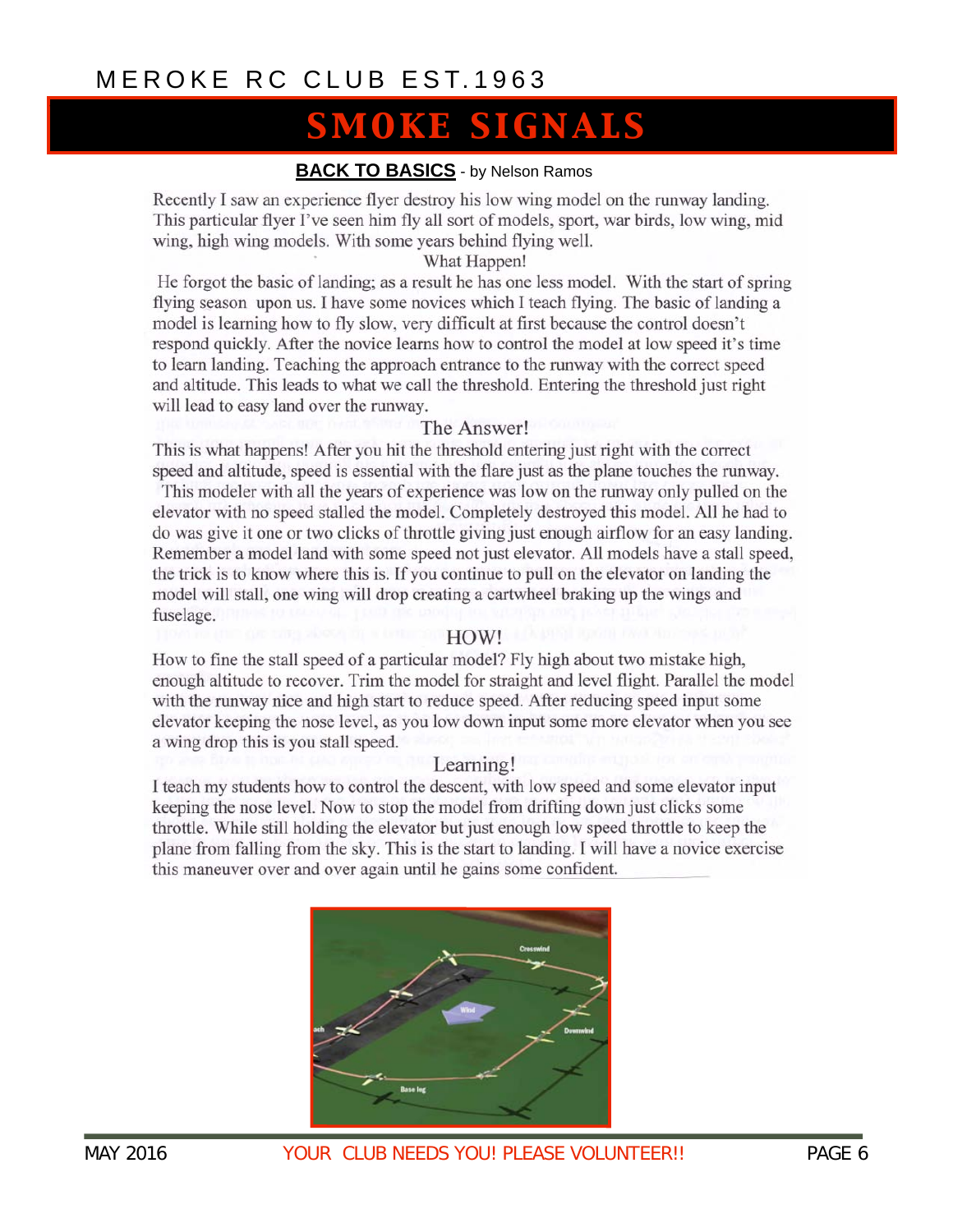### OKE SIGNALS

**Flying with Flaps Article thanks to Phil Friedensohn who found it in AITD ATT** 

Sooner or later, many RC modelers try their hand at a scale subject, and since most full-size aircraft use flaps, their scale model should include them as well. A scale model with the flaps fully deployed is an impressive sight. This will most likely be the pilot's first exposure to flaps since most of our sport models don't use them. Flaps are terrific; they can transform that hot P-51 from a bear to a pussycat on landing. They can, on the other hand, present problems if misused.

This impressive Westland Wyvern is the work of David Wigley. The model weighs 50 pounds and features scale Fowler flaps, which increase both drag and wing area when deployed.



**with flaps deployed.**

Next time you fly in a large commercial airliner, take note of the transformation of the wing prior to takeoff and landing. Airliners or other fast aircraft achieve their eyepopping performance through the use of small, thin wings. The problem with this type of wing is that they stall at high speeds and consequently the takeoff and landing speeds are also very high. When flaps are lowered they change the wing's



**This impressive Westland Wyvern is the work of David Wigley. The model weighs 50 pounds and features scale Fowler flaps, which increase both drag and wing area when deployed.**

Next time you fly in a large commercial airliner, take note of the transformation of the wing prior to takeoff and landing. Airliners or other fast aircraft achieve their eye-popping performance through the use of small, thin wings. The problem with this type of wing is that they stall at high speeds and consequently the takeoff and landing speeds are also very high. When flaps are lowered they change the wing's lift and drag characteristics and lower the stall speed.

To see this full article go to: www.modelairplanenews.com/newsletter/?

nid=207012#utm\_source=MagnetMail&utm\_medium=email&utm\_term=friedensohnpdhotmail.com&utm\_content=ManEenws [%5F1%2E8%2E16&utm\\_campaign=Epic%20Crash%20Video%20%7C%20Masking%20%26%20Spraying%20Tips%20%7C%20Flying%20with](http://www.modelairplanenews.com/newsletter/?nid=207012#utm_source=MagnetMail&utm_medium=email&utm_term=friedensohnpdhotmail.com&utm_content=ManEenws%5F1%2E8%2E16&utm_campaign=Epic%20Crash%20Video%20%7C%20Masking%20%26%20Spraying%20Tips%20%7C%20Flying%20with%20Flaps%20)

#### 

#### **Top 100 Airplanes**

Flying Magazine is proud to introduce Flying's Top 100 Airplanes, a web-based compendium that names the 100 best, most significant and most compelling aircraft designs of all time.

The list of authors who contributed to the project includes test pilot and airshow legend Bob Hoover, golf Hall of Famer Arnold Palmer, Hollywood A-lister Harrison Ford, NASA astronaut Robert "Hoot" Gibson, aviation training pioneer Hal Shevers, former Cessna CEO Jack Pelton, and more.

Click through to check out which airplanes made the list, and which didn't, and in the process fall in love all over again with some of your favorite aircraft of all time.



#### **101. MiG-21\_\_\_\_\_\_\_\_\_\_\_\_\_**

The MiG-21 was the original "Lightweight Fighter." Flown by over 50 nations, it continues in use with 19 countries. Powered by a Tumansky turbojet of 12,650 pounds thrust with top speed over Mach 2.0, it is simple and robust, with excellent performance. At maximum gross weight of 15,650 pounds, it has a thrust to weight ratio of over 0.80 for exceptional acceleration and climb. It employed a lighter wing loading than other fighters of its day and was therefore able to outturn virtually all of its competitors. It is the most produced supersonic fighter, more than 11,400 having been built. — Robert "Hoot" Gibson



To see this full article go to:<http://www.flyingmag.com/photo-gallery/photos/top-100-airplanes?image=1>